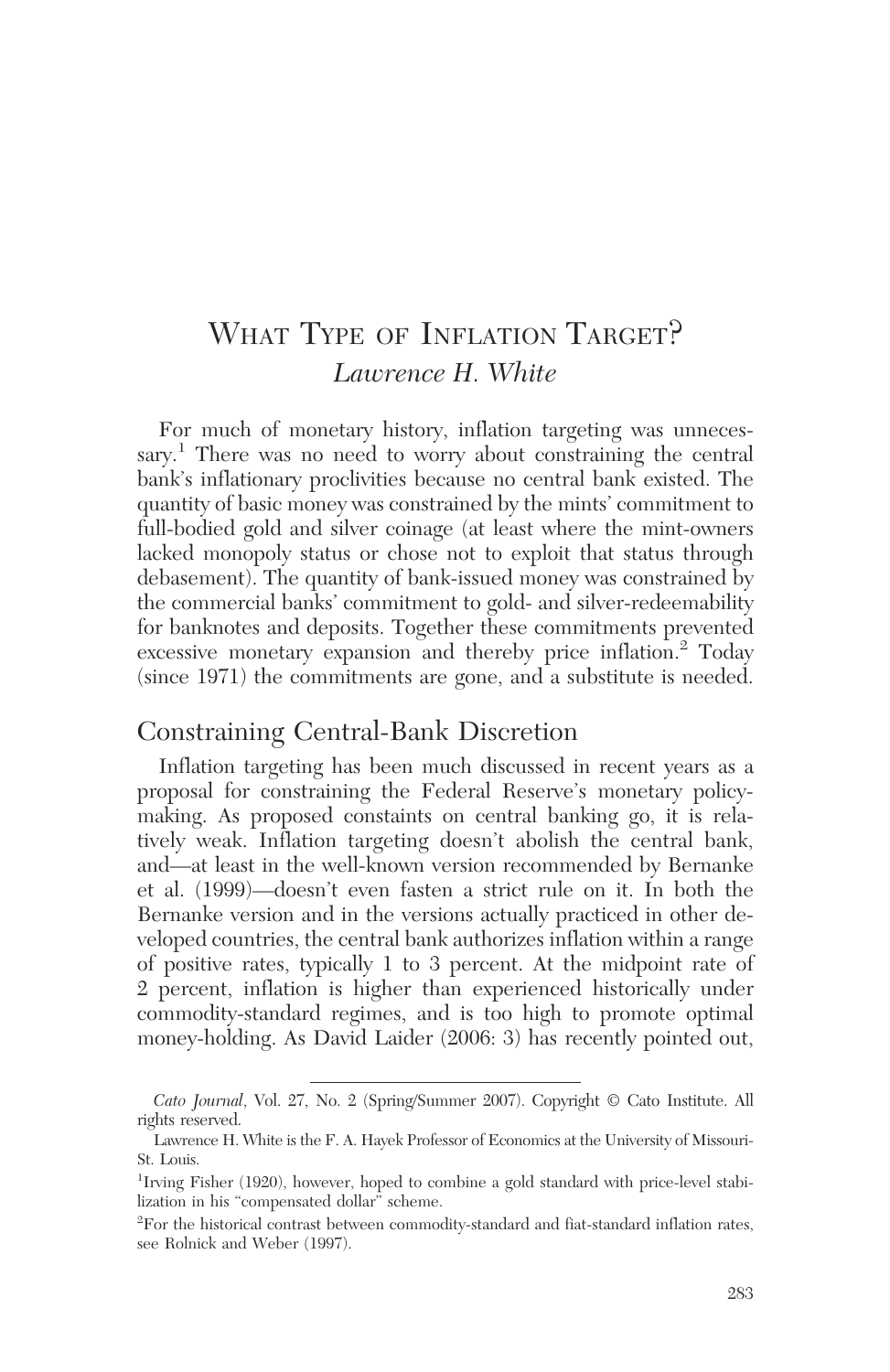"A 2 percent inflation rate is a far cry from anyone's (or at least any retiree's) idea of price-level stability: this seemingly low rate in fact reduces the purchasing power of a fixed-money income at a noticeable pace... over the duration of the current 'low inflation' regime [since 1991 Canada has had an inflation target of "under 2 percent" and an average inflation rate of 2 percent per year] the [Canadian] dollar has lost a quarter of its purchasing power."

But, to emphasize the half-full part of the glass, 2 percent inflation is better than 10 percent inflation, and a predictable 1 to 3 percent is better than an unpredictable 2 to 20 percent. Even if, in Bernanke's language, inflation targeting is a "framework" for "constrained discretion" rather than a rule, it is nonetheless a small step toward a rule for constraining the central bank, and constraining the central bank is a step toward the first-best regime of doing without a central bank. I would characterize Bernanke-style inflation targeting as *an overly timid step in the right direction*. My fear is not that inflation targeting will "tie the Fed's hands" too tightly, but that it will perpetuate our long-standing failure to tie them tightly enough.

Under the present discretionary regime, we don't know what monetary policy to expect. At his confirmation hearing, Ben Bernanke told the Senate Banking Committee: "With respect to monetary policy, I will make continuity with the policies and policy strategies of the Greenspan Fed a top priority." No doubt Bernanke meant to reassure us. Unfortunately, we never knew what Greenspan's policy strategy was, and in his confirmation hearing Bernanke didn't tell us.

Given that Bernanke, in contrast to Greenspan, has been an outspoken advocate of explicit inflation targeting, it will be interesting to see whether Bernanke will actually move to implement inflation targeting. Skeptics may note that Greenspan in his younger days was an outspoken advocate of the gold standard, but as Fed chairman he never took any steps toward re-instituting it. On the other hand, Greenspan reportedly commented once in a Congressional hearing that he would have been the only member of the Board of Governors favoring a return to gold.<sup>3</sup> Bernanke doesn't have the problem of being in a minority of one, particularly since his co-author Frederic Mishkin has joined the Board and the last of the Clinton appointees has departed.

<sup>3</sup> Bradford (1997) reports the following exchange between Sen. Paul Sarbanes and Alan Greenspan: "The Senator could scarcely believe his ears. 'Now my next question is, is it your intention that the report of this hearing should be that Greenspan recommends a return to the gold standard?' Greenspan responded, 'I've been recommending that for years, there's nothing new about that. . . . It would probably mean there is only one vote in the Federal Open Market Committee for that, but it is mine.'"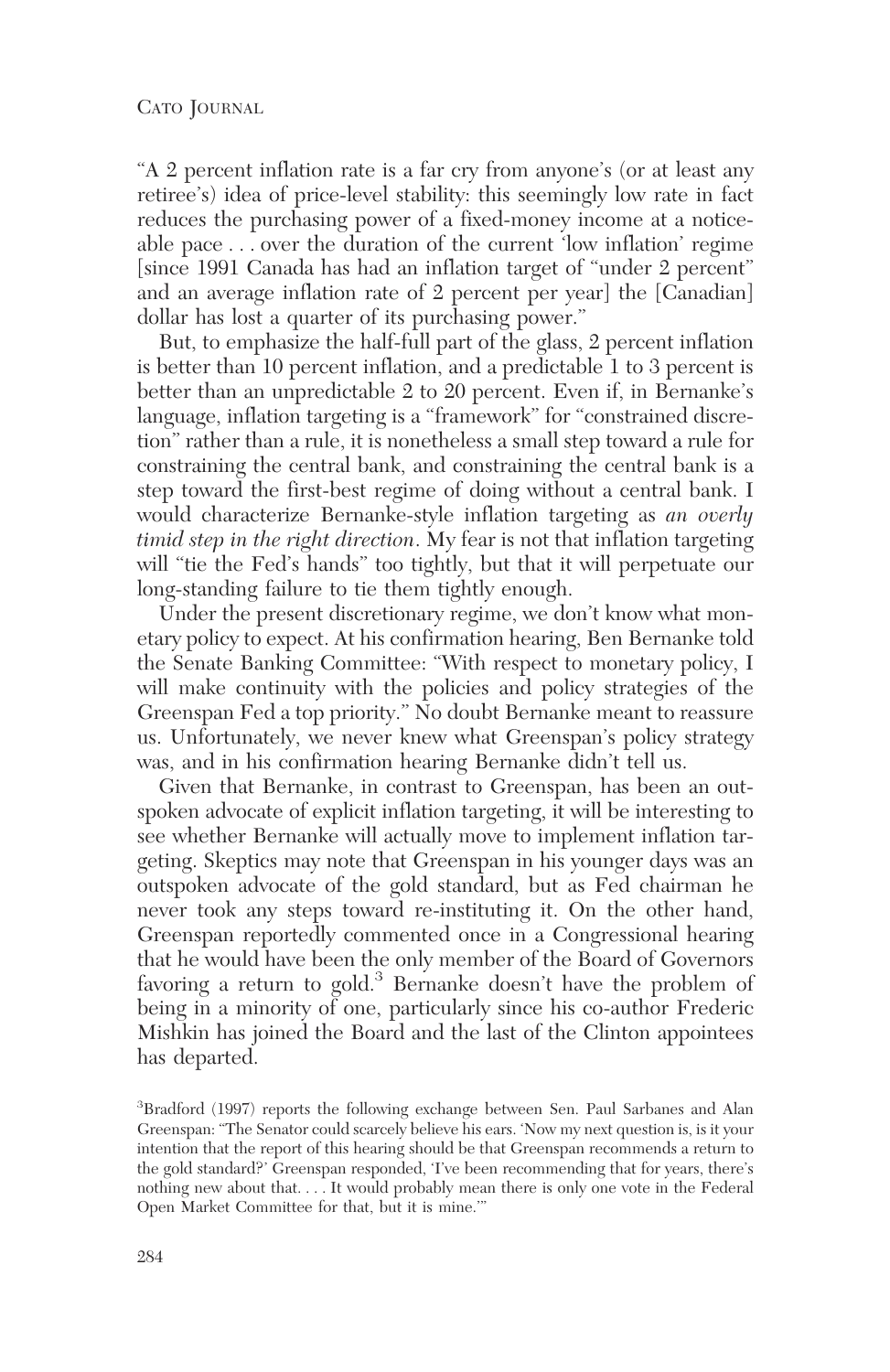Inflation targeting is not a panacea. In a recent issue of *Newsweek*, Stephen S. Roach (2006) of Morgan Stanley characterizes the proponents of inflation targeting as holding the view that under inflation targeting "Presto—the economy is cured of any and all ailments." Actually, the objective of CPI inflation targeting is much more modest: to cure the economy of one ailment, lack of assurance that the CPI inflation rate will not be higher than desired. We will know that we have regained the degree of assurance that we once enjoyed under the gold standard when there once again exists a thick market for thirty-year corporate bonds.

## The Credibility Problem

Does inflation targeting work? Cross-country evidence indicates that inflation fell by more percentage points in the 1990s in the countries that targeted inflation. But as Ball and Sheridan (2003) found, since those were the countries that began with higher inflation, it isn't clear what caused what. The desire to bring about a comparatively large drop in inflation may have caused the adoption of inflation targeting, rather than inflation targeting causing a comparatively large drop in inflation.

Inflation targeting is not a market-based policy. Contrary to economist-blogger Stephen Kirchner (2006), Ben Bernanke is not a prophet of "the view that markets and not monetary policy should determine growth rates in broad money, credit aggregates, and asset prices." In a fiat money regime, the central bank controls the monetary base, and broad money is geared to the base via the money multiplier, so monetary policymakers and not markets determine growth rates in broad money. Under inflation targeting, the Fed would adjust the base and thereby broad money to support the targeted price level path. *In that sense* the quantity of money becomes endogenous. It's not really helpful to call that "markets" determining money growth. Markets did not choose the inflation target.

The fundamental rationale for constraining central bank discretion was provided by Kydland and Prescott (1977). If the public comes to believe that the central bank will want to use surprise inflation to reduce unemployment, then the public's expected inflation rate will rise, shifting out the short-run Phillips Curve. The central bank must then choose from a worse menu of short-run options. Its least-bad current policy choice under those circumstances leaves the economy with higher inflation and no reduction in unemployment. There is no reduction in unemployment because that only happens when inflation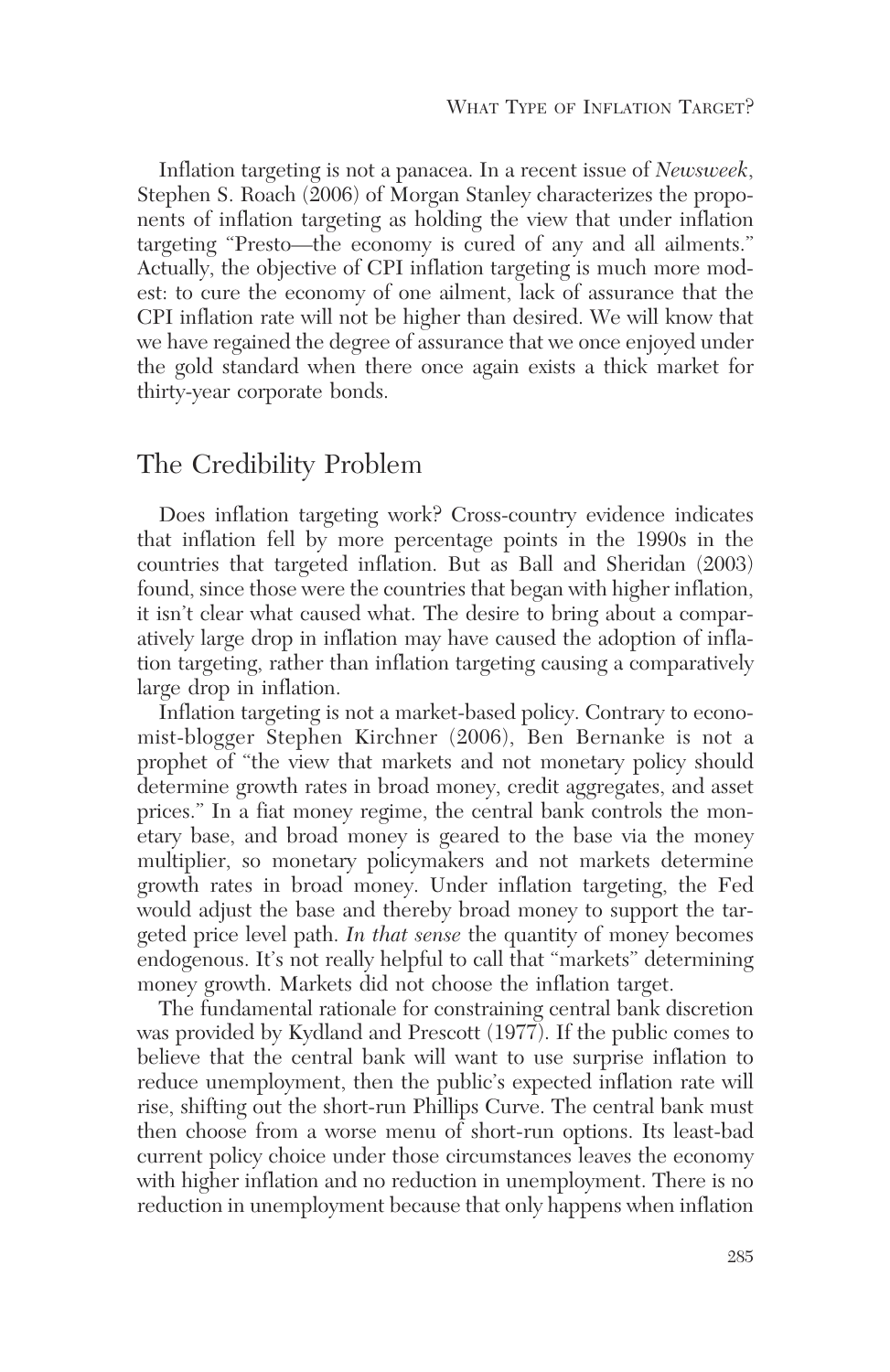is higher than expected, and the public knows not to expect a rate that the Fed will choose to exceed.

The lack of an explicit commitment to low inflation leads to the problem of a lack of inflation credibility. The public is subject to "inflation scares" that worsen the Fed's options as just described. Alan Greenspan eventually earned his inflation credibility. Absent a formal commitment to a specified low inflation rate, we can only wait and hope that Bernanke will have as much credibility. In the meantime the business press pays more attention to the monthly CPI reports, and we all have to worry when the numbers creep up.

# The Choice of a Target

Hence the importance of a precommitment, but a precommitment specifically to what target? Roach raises an important issue when he suggests that the Greenspan Fed was responsible for asset-bubble problems in the U.S. economy. As Roach points out, "Central banks, who have ultimate control over the flow from the liquidity spigot, are responsible for this dangerous state of affairs." Under Greenspan, the Fed "slashed the federal funds rate to 1 percent and spurred the mother of all liquidity cycles." In so doing, Greenspan was exercising his discretion, not pursuing an explicit inflation target. But would an explicitly inflation-targeting Fed be prone to the same problem? As Roach puts the danger: "A CPI-type price rule could compound the negligence of bubble-prone central banks." Friedrich Hayek (1932, 1933) and Lionel Robbins (1934) made a similar argument about Fed policy in the 1920s: in pursuit of CPI stability, credit expansion pumped up the asset price bubble that burst in 1929. Hayek (1932) described the Fed's policy experiment and its consequences in the following way:

Instead of prices being allowed to fall slowly, to the full extent that would have been possible without inflicting damage on production, such volumes of additional credit were pumped into circulation that the level of prices was roughly stabilized.... Whether such inflation [i.e., monetary expansion] merely serves to keep prices stable, or whether it leads to an increase in prices, makes little difference. Experience has now confirmed what theory was already aware of; that such inflation can also lead to production being misdirected to such an extent that, in the end, a breakdown in the form of a crisis becomes inevitable. This, however, also proves the impossibility of achieving in practice an absolute maintenance of the level of prices in a dynamic economy.<sup>4</sup>

4 A fuller discussion of the theory behind Hayek's statement is beyond the scope of the present essay. For secondary accounts see Garrison (1986) and White (1999).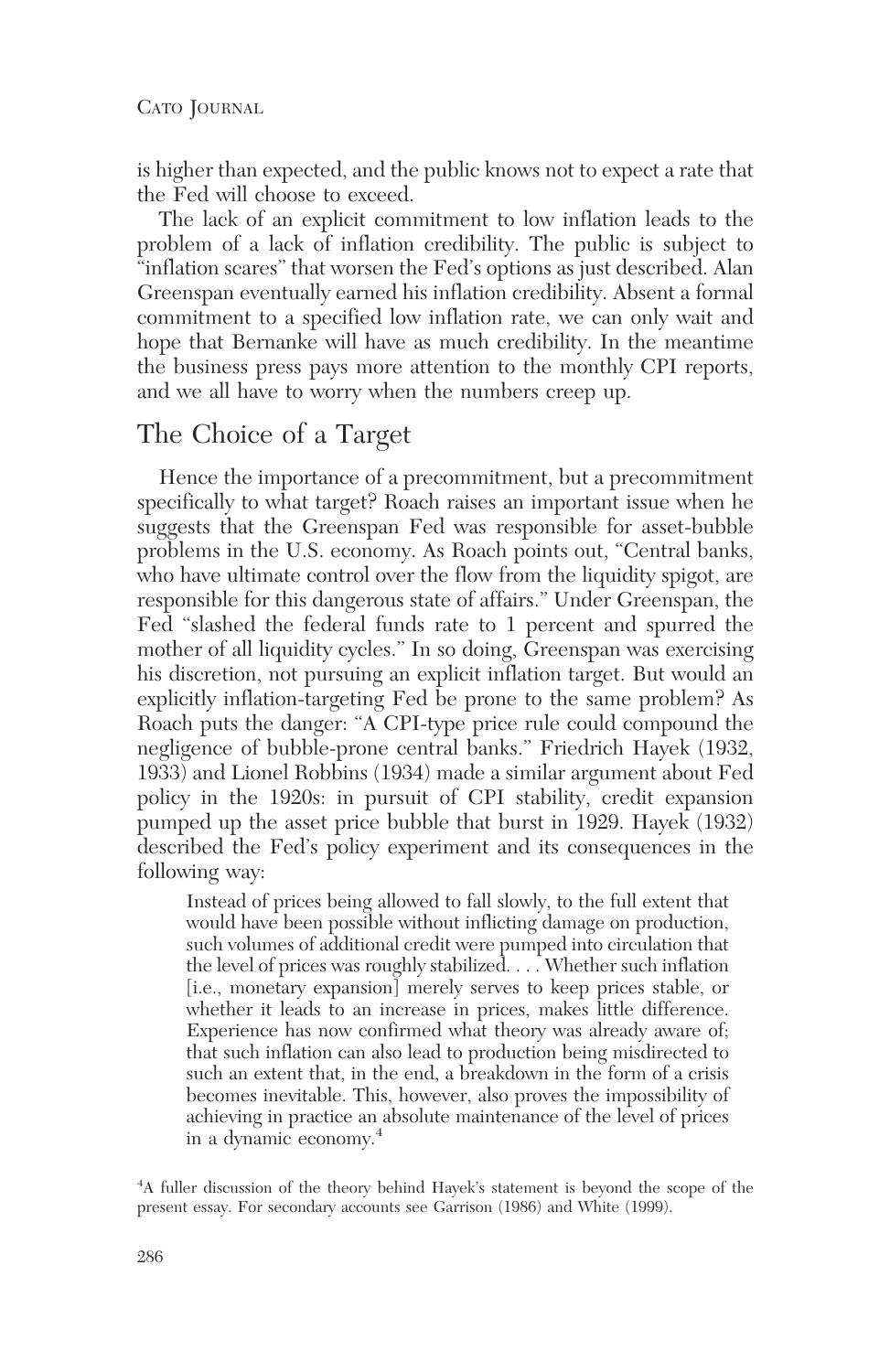The remedy for central-bank-generated-asset-bubble problems isn't continued discretion, but rather a better "price rule" (assuming we're stuck with having a central bank). In other words: the problem isn't in having a target, it's in having a target limited to the CPI. A better target would incorporate asset prices, directly or indirectly, rather than only consumer prices. Examples of direct incorporation include a gold standard, a rule targeting an Alchian-Klein-type index that incorporates asset prices,<sup>5</sup> or a rule targeting an index of input prices (wages and/or raw material prices). An example of indirect incorporation would be a rule targeting a broad measure of per capita nominal expenditure (Py), as proposed by George Selgin (1990), rather than only the CPI price index (P).

# Conclusion

At this stage in the debate, the case for constraining a central bank's monetary policymaking is well established and widely accepted. An explicit low inflation or nominal income target for the Federal Reserve would be an improvement over the discretionary status quo. The debate can now move on to the question of whether to target a price index, and if so an index limited to consumer prices or one including asset prices, or instead to target an expenditure index.

## References

- Alchian, A. A., and Klein, B. (1973) "On a Correct Measure of Inflation." *Journal of Money, Credit and Banking* 5 (February): 173–91.
- Ball, L., and Sheridan, N. (2003) "Does Inflation Targeting Matter?" IMF Working Paper 03/129 (June). Available at http://papers.ssrn.com/sol3/ papers.cfm?abstract\_id=879205.
- Bernanke, B. S.; Laubach, T.; Mishkin, F. S.; and Posen, A. S. (1999) *Inflation Targeting: Lessons from the International Experience*. Princeton: Princeton University Press.
- Bradford, B. (1997) "Alan Greenspan and Ayn Rand." *The American Enterprise Magazine* (September/October). Available at www.taemag.com/ issues/articleid.16149/article\_detail.asp.

Fisher, I. (1920) *Stabilizing the Dollar*. New York: Macmillan.

Garrison, R. W. (1986) "Hayekian Trade Cycle Theory: A Reappraisal." *Cato*

5 Alchian and Klein (1973). See also Goodhart (2001), who argues persuasively that "the theoretical arguments of Alchian and Klein (*op cit*) imply such high weights on volatile asset prices, that the resulting price indices become unstable, unreliable and unusable. But that does *not* eliminate the case for any inclusion of asset prices in price indices. Other, more moderate, weighting schemes which are both analytically defensible and practicable, can be found."